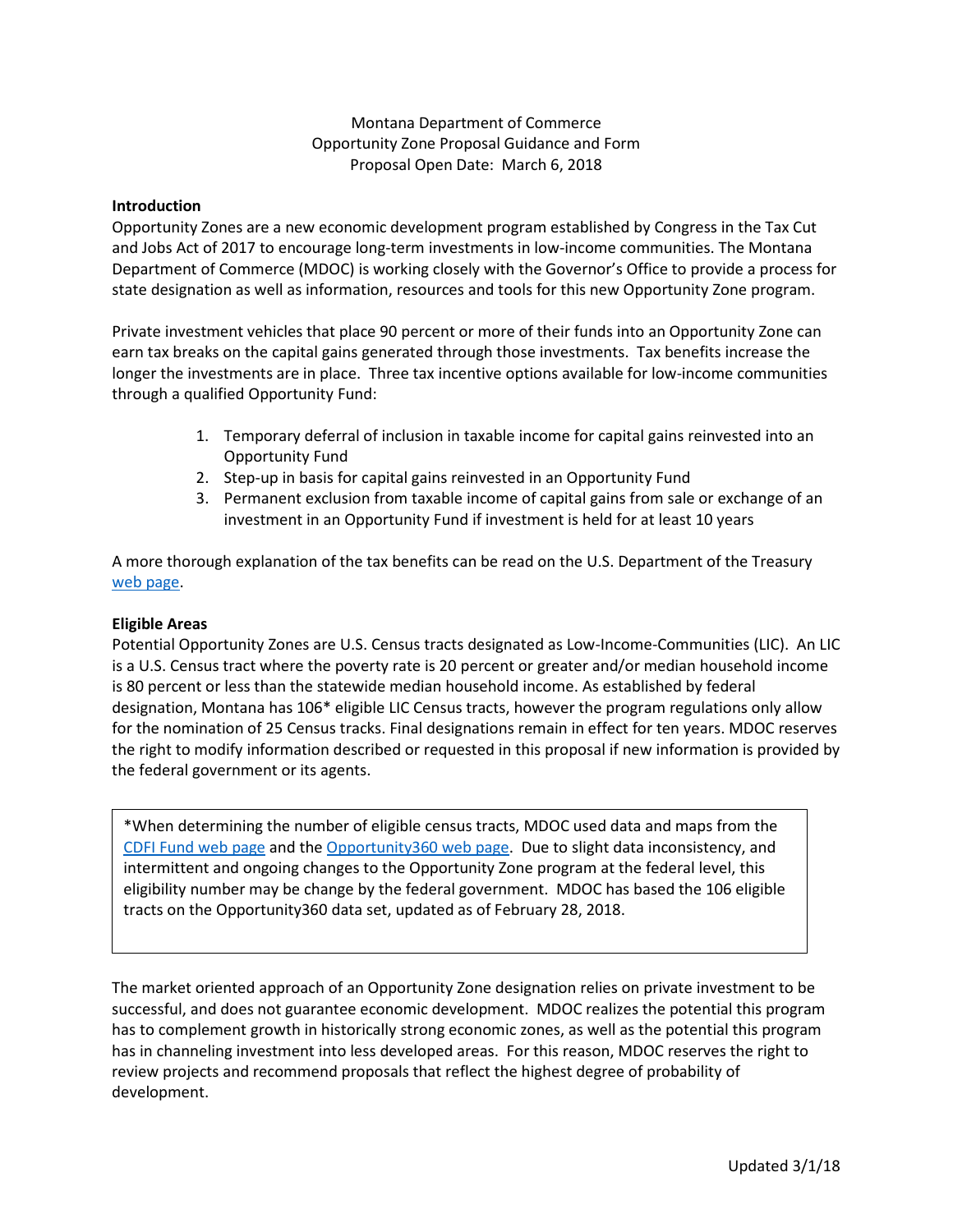#### **Designation Process**

Eligible Applicants must submit the Opportunity Zone Proposal Form no later than March 30, 2018 to [docopportunity@mt.gov.](mailto:docopportunity@mt.gov) All proposals received on March 30 will be reviewed by a committee based on responses provided in the form below.

Designated Census tracts demonstrating the highest degree of probability for development currently within the 10-year designation period will be given favorable preference. Preference may be given to communities participating in the [Montana Main Street Program](http://comdev.mt.gov/Programs/MainStreet/Outreach/ProgramMap) or that have past, or expected future, capacity for housing and small business development. It is critical that applicants clearly identify how the selected Census tracts will leverage other resources, utilize existing economic development programs such as existing Targeted Economic Development Districts or Tax Increment Financing Districts, Urban Renewal Districts, or will enhance other local planned or existing development. Eligible applicants must identify and prioritize Census tracts within their jurisdictions to identify local preferences as it relates to the Census tracts highest degree of probability of development.

Each proposal must be submitted by the Official Representative of a City, Town, County, Tribal Government, Certified Regional Development Corporation (CRDC), or lead economic development organizations across the state.

Proposals will be evaluated on the basis of development capacity and potential, and will be evaluated using a two-tier system to ensure small communities are not competing with large communities. Eligible Census tracts will be designated as Tier One or Tier Two by MDOC. Tier one communities are: Billings, Bozeman, Butte, Great Falls, Helena, Kalispell, and Missoula. Tier two communities are all other census track eligible Cities, Towns, Counties, or Tribes.

# **The U.S. Department of the Treasury is actively constructing Opportunity Zone rules and regulations. The Montana Department of Commerce – Community Development Division staff are available to help guide applicants on the Montana proposal process and help answer questions about Opportunity Zones as current information allows. Proposals must be submitted by midnight, via email, on March 30, 2018 Send proposals to:** [docopportunity@mt.gov](mailto:docopportunity@mt.gov)

Proposals will be evaluated by a review committee, and final nominations will be made by Governor Steve Bullock. The governor will make final recommendations and submit the nominated tracts to the U.S. Department of the Treasury.

#### **Eligible Applicants**

Opportunity Zones are determined by eligible Census tracts; when considering this, it is important to remember census tracts do not follow the same boundaries as legal jurisdictions or service areas of eligible applicants. MDOC is encouraging coordination between eligible applicants when submitting a proposal.

Eligible applicants are cities, towns, counties, tribal governments, CRDCs, or lead economic development organizations that have an eligible Census tract within their boundary.

Any eligible applicant is allowed to submit a proposal for any eligible Census tract(s) that occurs within the jurisdictions boundaries or service area. A list of eligible Census tracts is available on the Commerce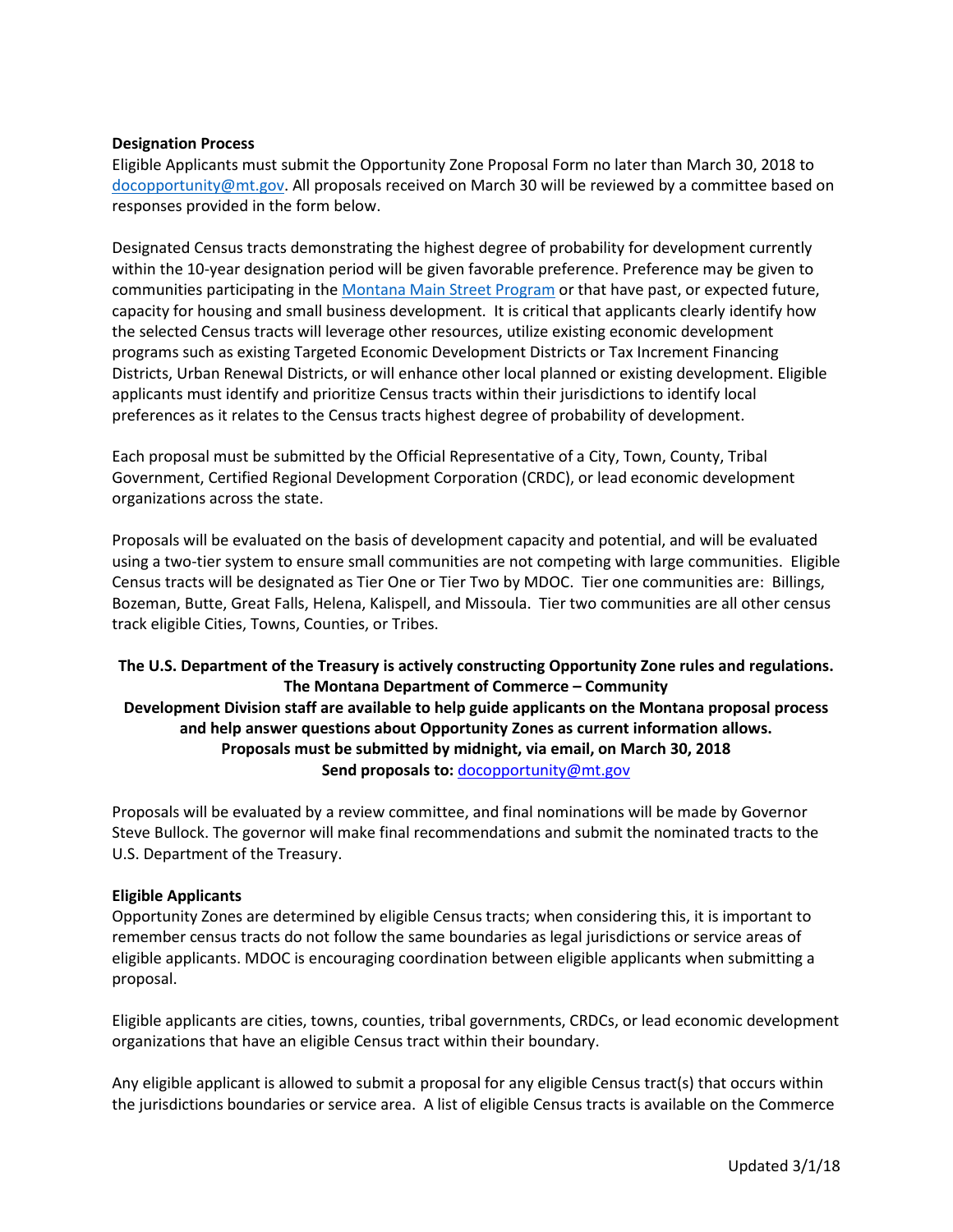website[: http://comdev.mt.gov/Programs/OpportunityZones/FindYourCensusTract.](http://comdev.mt.gov/Programs/OpportunityZones/FindYourCensusTract) If an eligible applicant is submitting a proposal for Census tracts that occur in more than one jurisdiction or service area, please provide written letters of support from the other eligible jurisdiction or service area.

Eligible applicants must identify and prioritize Census tracts within their jurisdictions to identify local preferences as it relates to the census tract's highest degree of probability of development.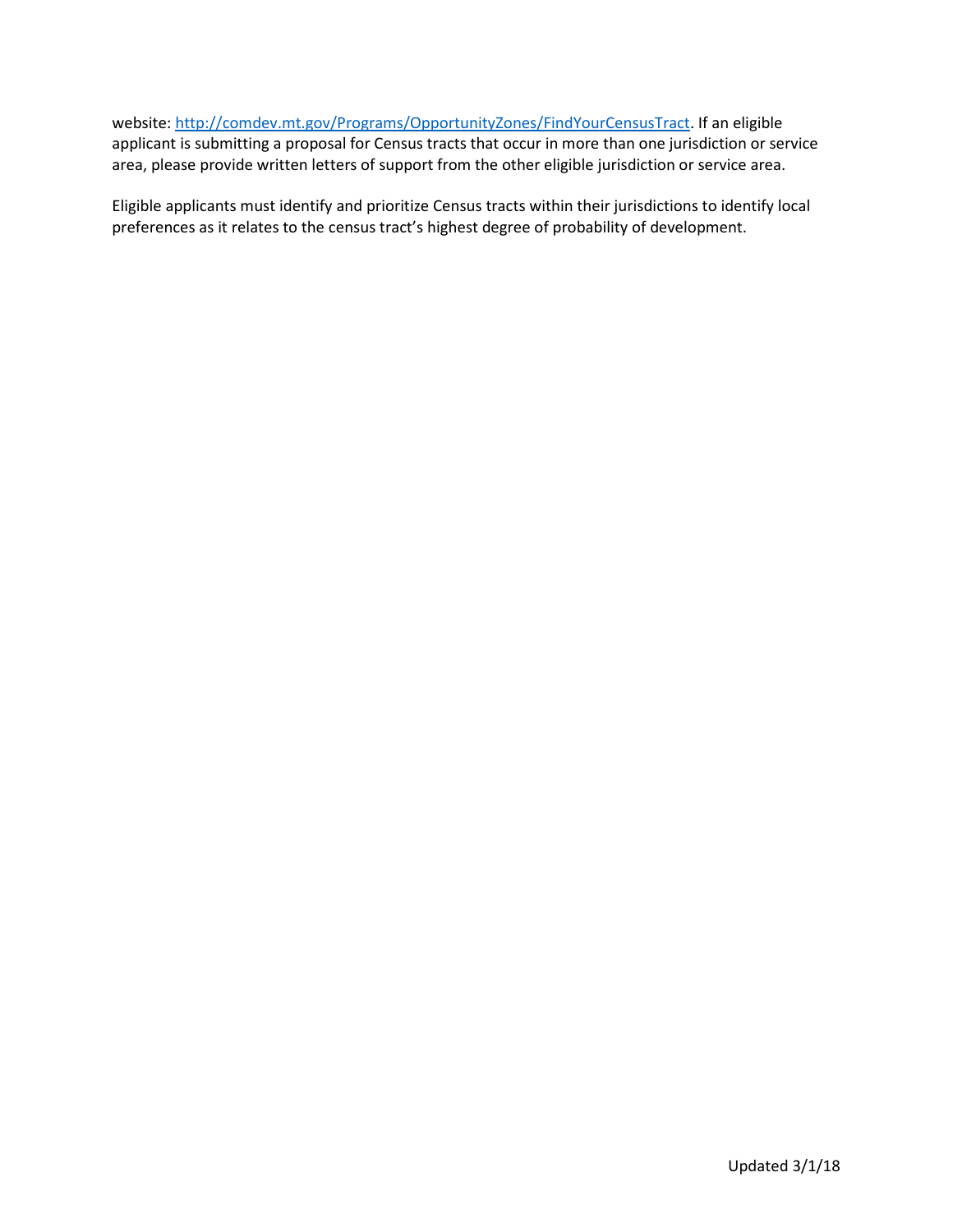## **Opportunity Zone Proposal Form**

*Provide brief answers for each Census tract if proposal contains multiple tracts.* 

- 1. Enter name of City, Town, County, Tribe, Certified Regional Development Corporations (CRDCs) or lead economic development organizations.
- 2. Enter the unique tract code(s) you are submitting to be a potential Opportunity Zone (Note: This is the 11-digit code provided on [the Commerce website\)](http://comdev.mt.gov/Programs/OpportunityZones/FindYourCensusTract). If more than one Census tract is being proposed, prioritize each Census tract in your jurisdictional area, with a rank of one being the highest priority. Briefly justify the ranking. (100 Words)
- 3. Does a community within the designated census tract participate in the Montana Main Street Program?
	- a. Yes or No
- 4.
- a. Development in this Census tract is primarily related to: (Check boxes)
	- □ Commercial Real Estate
	- □ Natural Resources
	- □ Downtown Revitalization or Small Business
	- □ Manufacturing and Industry
	- $\Box$  Travel and Tourism
	- $\Box$  Health Care
	- $\square$  Education
	- $\Box$  Technology
	- Other:
- b. Considering current or expected development, describe the benefit an Opportunity Zone designation would have for the selected Census tract. Include areas in which development is occurring or likely to occur that would leverage investments for the specific Census tract. (200 Words)
- 5. How will the designation of an opportunity zone reduce poverty and the LMI percentage? (200 Words)
- 6. Describe capacity to attract investment if the selected census tract is nominated as an Opportunity Zone. Describe the strategy to market and promote the area to potential investors, including partners. (200 Words)
- 7. Are there environmental, social or health concerns or other relevant regulatory limitations in the Census tract that would need to be resolved before commercial development takes place? Could these factors weaken or reduce resources used to leverage investment in the Census tract and could more development help alleviate these impediments? (200 Words)

Printed Name of Official Representative: Chinage Contract Official Title: